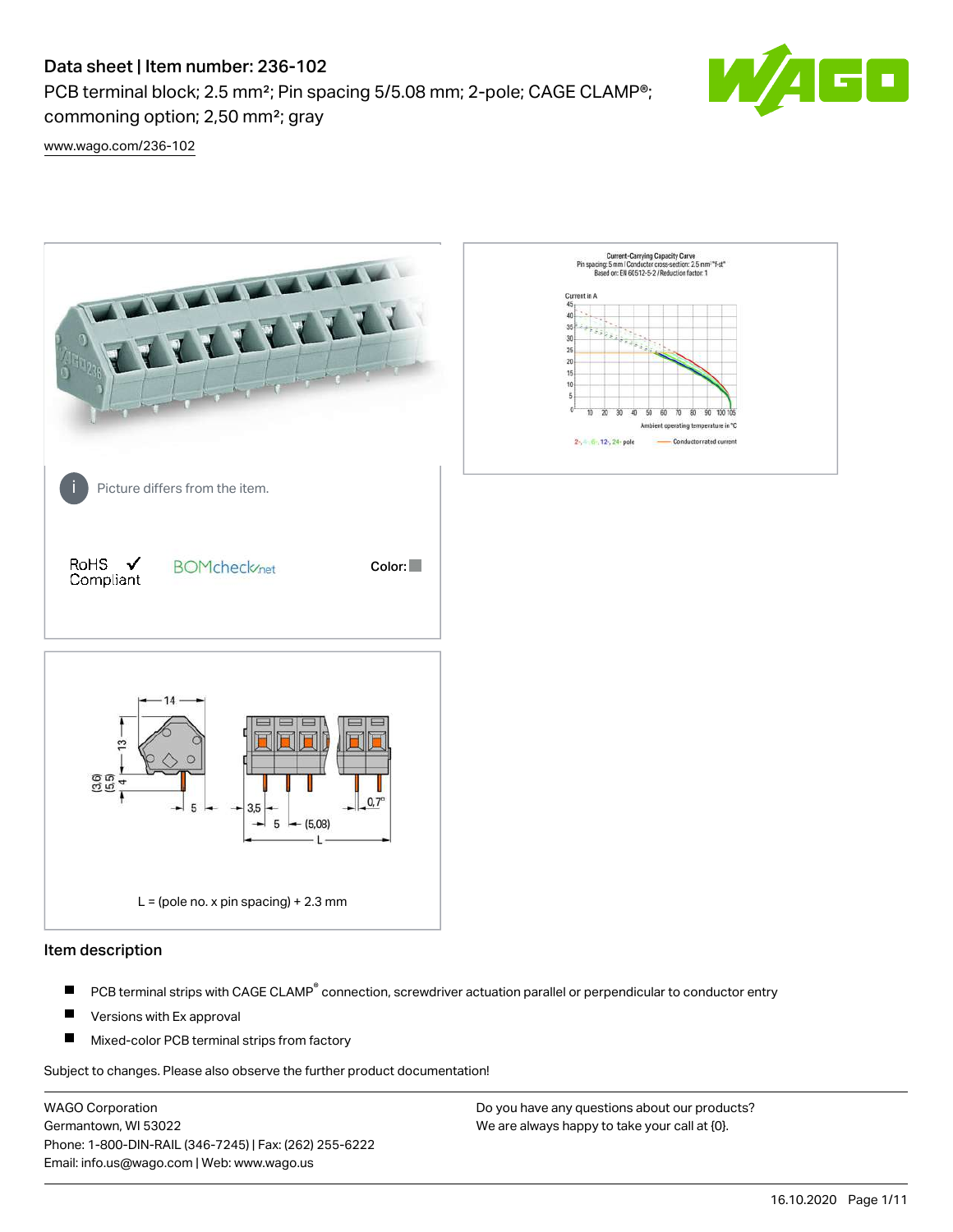

- $\blacksquare$ Operating tools for factory wiring
- $\blacksquare$ 45° conductor entry angle permits a wide range of applications and wiring options
- $\blacksquare$ Set to metric or inch pin spacing by compressing PCB terminal strips or pulling them apart

## Data

## Electrical data

#### Ratings per IEC/EN 60664-1

| Ratings per                 | IEC/EN 60664-1                                                        |
|-----------------------------|-----------------------------------------------------------------------|
| Rated voltage (III / 3)     | 250 V                                                                 |
| Rated surge voltage (III/3) | 4 <sub>k</sub> V                                                      |
| Rated voltage (III/2)       | 320 V                                                                 |
| Rated surge voltage (III/2) | 4 <sub>k</sub> V                                                      |
| Nominal voltage (II/2)      | 630 V                                                                 |
| Rated surge voltage (II/2)  | 4 <sub>k</sub> V                                                      |
| Rated current               | 24 A                                                                  |
| Legend (ratings)            | $(III / 2)$ $\triangle$ Overvoltage category III / Pollution degree 2 |

### Ratings per UL 1059

| Approvals per                  | UL 1059 |
|--------------------------------|---------|
| Rated voltage UL (Use Group B) | 300 V   |
| Rated current UL (Use Group B) | 15 A    |
| Rated voltage UL (Use Group D) | 300 V   |
| Rated current UL (Use Group D) | 10 A    |

#### Ratings per CSA

| Approvals per                   | CSA   |
|---------------------------------|-------|
| Rated voltage CSA (Use Group B) | 300 V |
| Rated current CSA (Use Group B) | 15 A  |
| Rated voltage CSA (Use Group D) | 300 V |
| Rated current CSA (Use Group D) | 10 A  |

## Connection data

| Connection technology | CAGE CLAMP                              |
|-----------------------|-----------------------------------------|
| Actuation type        | Operating tool                          |
| Solid conductor       | $0.08$ 2.5 mm <sup>2</sup> / 28  12 AWG |

Subject to changes. Please also observe the further product documentation!

| <b>WAGO Corporation</b>                                | Do you have any questions about our products? |
|--------------------------------------------------------|-----------------------------------------------|
| Germantown, WI 53022                                   | We are always happy to take your call at {0}. |
| Phone: 1-800-DIN-RAIL (346-7245)   Fax: (262) 255-6222 |                                               |
| Email: info.us@wago.com   Web: www.wago.us             |                                               |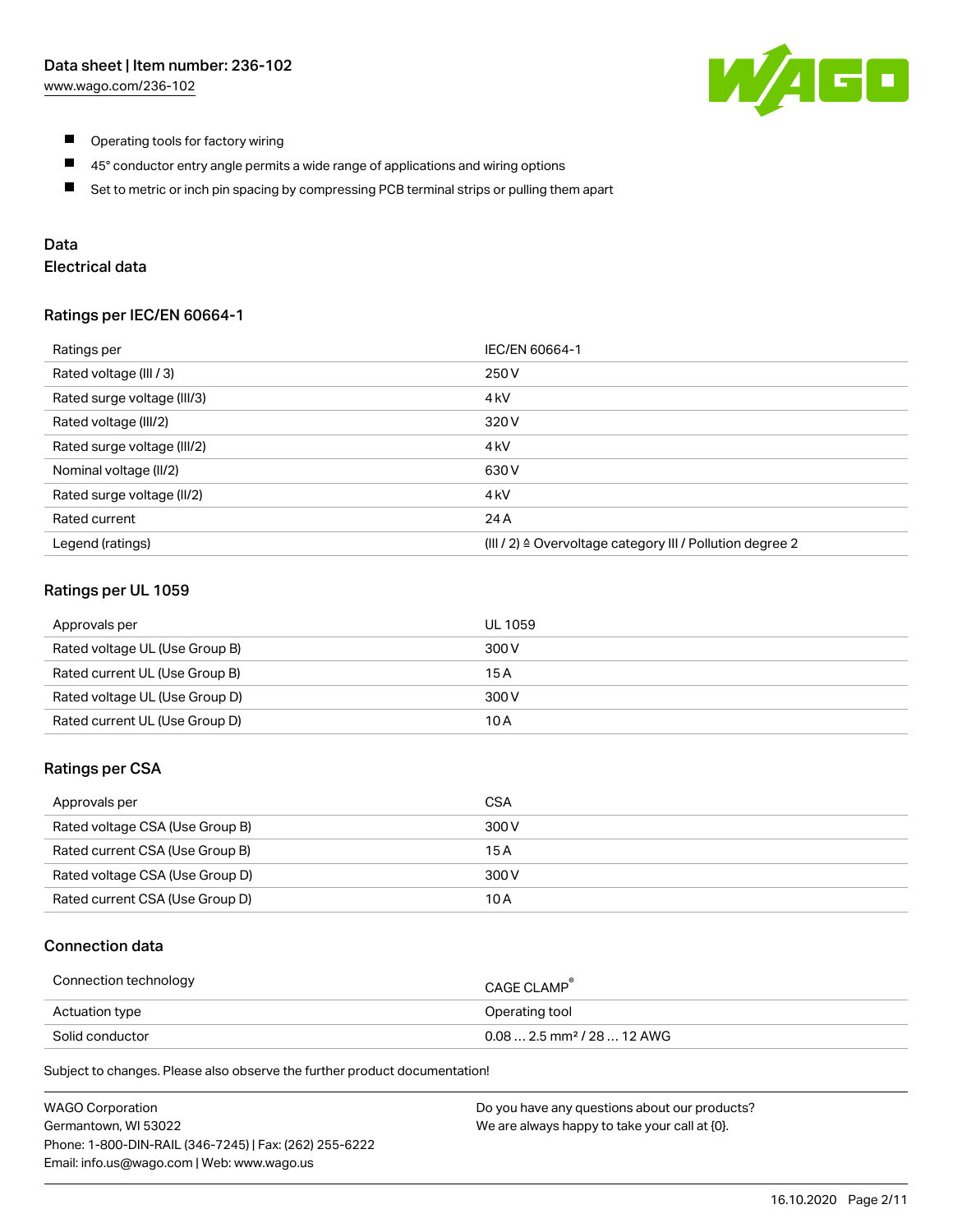[www.wago.com/236-102](http://www.wago.com/236-102)



| Fine-stranded conductor                           | $0.08$ 2.5 mm <sup>2</sup> / 28  12 AWG |
|---------------------------------------------------|-----------------------------------------|
| Fine-stranded conductor; with insulated ferrule   | $0.251.5$ mm <sup>2</sup>               |
| Fine-stranded conductor; with uninsulated ferrule | $0.251.5$ mm <sup>2</sup>               |
| Strip length                                      | $56$ mm / 0.2  0.24 inch                |
| Conductor connection direction to PCB             | 45°                                     |
| Pole No.                                          | 2                                       |
| Total number of connection points                 | 2                                       |
| Total number of potentials                        | $\overline{2}$                          |
| Number of connection types                        |                                         |
| Number of levels                                  |                                         |
| Note (conductor cross-section)                    | 12 AWG: THHN, THWN                      |

## Physical data

| Pin spacing                          | 5/5.08 mm / 0.197/0.2 inch |
|--------------------------------------|----------------------------|
| Width                                | 12.3 mm / 0.484 inch       |
| Height                               | 17 mm / 0.669 inch         |
| Height from the surface              | 13 mm / 0.512 inch         |
| Depth                                | 14 mm / 0.551 inch         |
| Solder pin length                    | 4 mm                       |
| Solder pin dimensions                | $0.7 \times 0.7$ mm        |
| Drilled hole diameter with tolerance | $1.1$ <sup>(+0.1)</sup> mm |

## PCB contact

| PCB contact                         | тнт                                      |
|-------------------------------------|------------------------------------------|
| Solder pin arrangement              | over the entire terminal strip (in-line) |
| Number of solder pins per potential |                                          |

## Material Data

| Color                       | gray                                   |
|-----------------------------|----------------------------------------|
| Material group              |                                        |
| Insulation material         | Polyamide (PA66)                       |
| Flammability class per UL94 | V <sub>0</sub>                         |
| Clamping spring material    | Chrome nickel spring steel (CrNi)      |
| Contact material            | Electrolytic copper $(E_{\text{CII}})$ |
| Contact plating             | tin-plated                             |
| Fire load                   | $0.028$ MJ                             |

Subject to changes. Please also observe the further product documentation!

| <b>WAGO Corporation</b>                                | Do you have any questions about our products? |
|--------------------------------------------------------|-----------------------------------------------|
| Germantown, WI 53022                                   | We are always happy to take your call at {0}. |
| Phone: 1-800-DIN-RAIL (346-7245)   Fax: (262) 255-6222 |                                               |
| Email: info.us@wago.com   Web: www.wago.us             |                                               |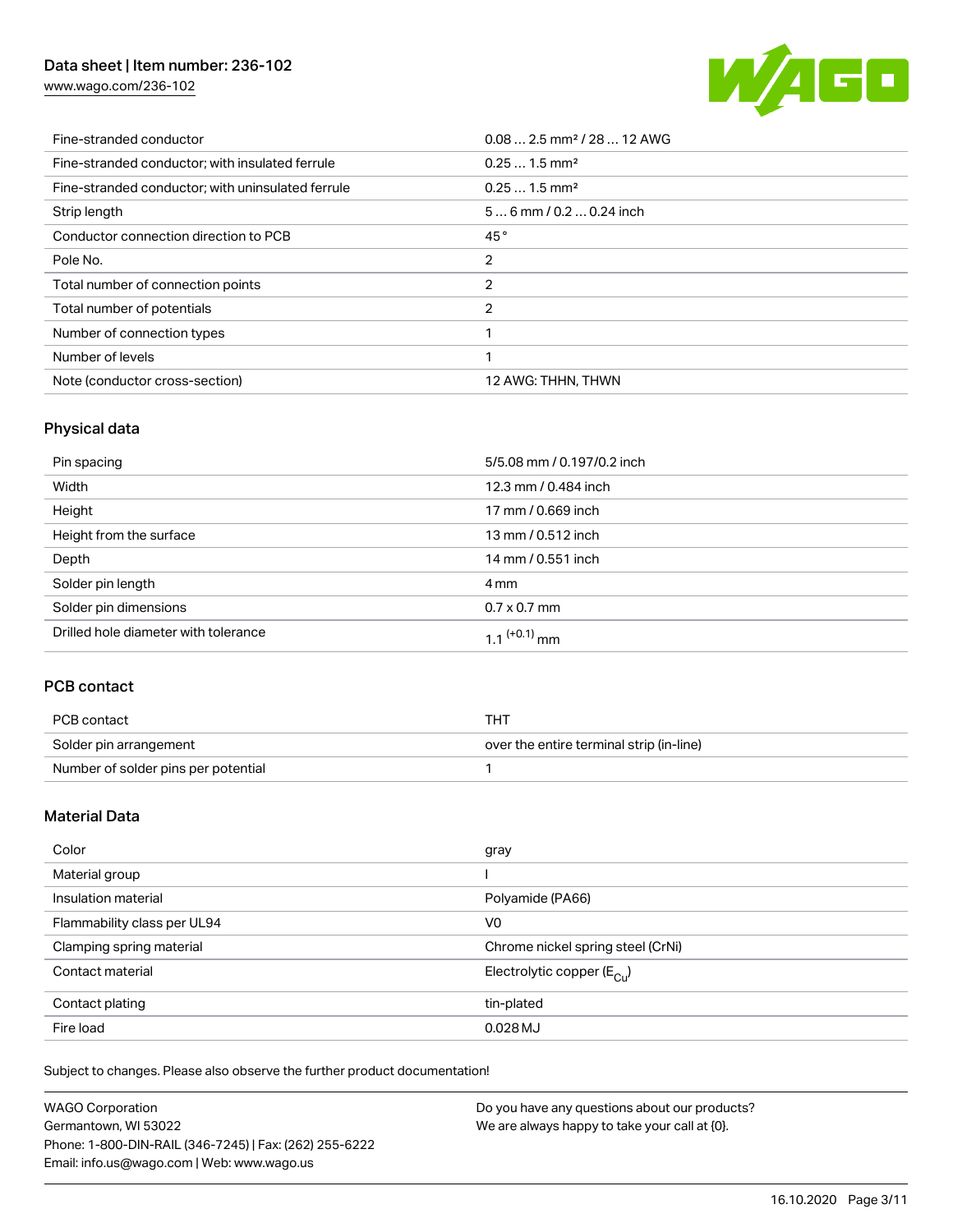[www.wago.com/236-102](http://www.wago.com/236-102)



| Weight                            | 1.8 <sub>q</sub> |  |
|-----------------------------------|------------------|--|
| <b>Environmental Requirements</b> |                  |  |
| Limit temperature range           | -60  +105 °C     |  |

#### Commercial data

| Product Group         | 4 (Printed Circuit) |
|-----------------------|---------------------|
| Packaging type        | <b>BOX</b>          |
| Country of origin     | CН                  |
| <b>GTIN</b>           | 4044918765909       |
| Customs tariff number | 85369010000         |

## Approvals / Certificates

### Country specific Approvals

| Logo | Approval                                      | <b>Additional Approval Text</b> | Certificate<br>name |
|------|-----------------------------------------------|---------------------------------|---------------------|
| KEMA | <b>CCA</b><br>DEKRA Certification B.V.        | EN 60947                        | 2168090.01          |
|      | <b>CCA</b><br>DEKRA Certification B.V.        | EN 60947                        | NTR NL-<br>7109     |
|      | <b>CCA</b><br><b>DEKRA Certification B.V.</b> | EN 60998                        | NTR NL-<br>7195     |
|      | <b>CSA</b><br><b>DEKRA Certification B.V.</b> | C22.2 No. 158                   | 1673957             |

#### Ship Approvals

| Logo               | Approval                                                                                    | <b>Additional Approval Text</b> | Certificate<br>name |
|--------------------|---------------------------------------------------------------------------------------------|---------------------------------|---------------------|
| 國<br><b>BUREAU</b> | BV<br>Bureau Veritas S.A.                                                                   | <b>IEC 60998</b>                | 11915/D0<br>BV      |
|                    | <b>DNV GL</b><br>Subject to changes. Please also observe the further product documentation! | $\overline{\phantom{0}}$        | TAE000016Z          |

| <b>WAGO Corporation</b>                                | Do you have any questions about our products? |
|--------------------------------------------------------|-----------------------------------------------|
| Germantown, WI 53022                                   | We are always happy to take your call at {0}. |
| Phone: 1-800-DIN-RAIL (346-7245)   Fax: (262) 255-6222 |                                               |
| Email: info.us@wago.com   Web: www.wago.us             |                                               |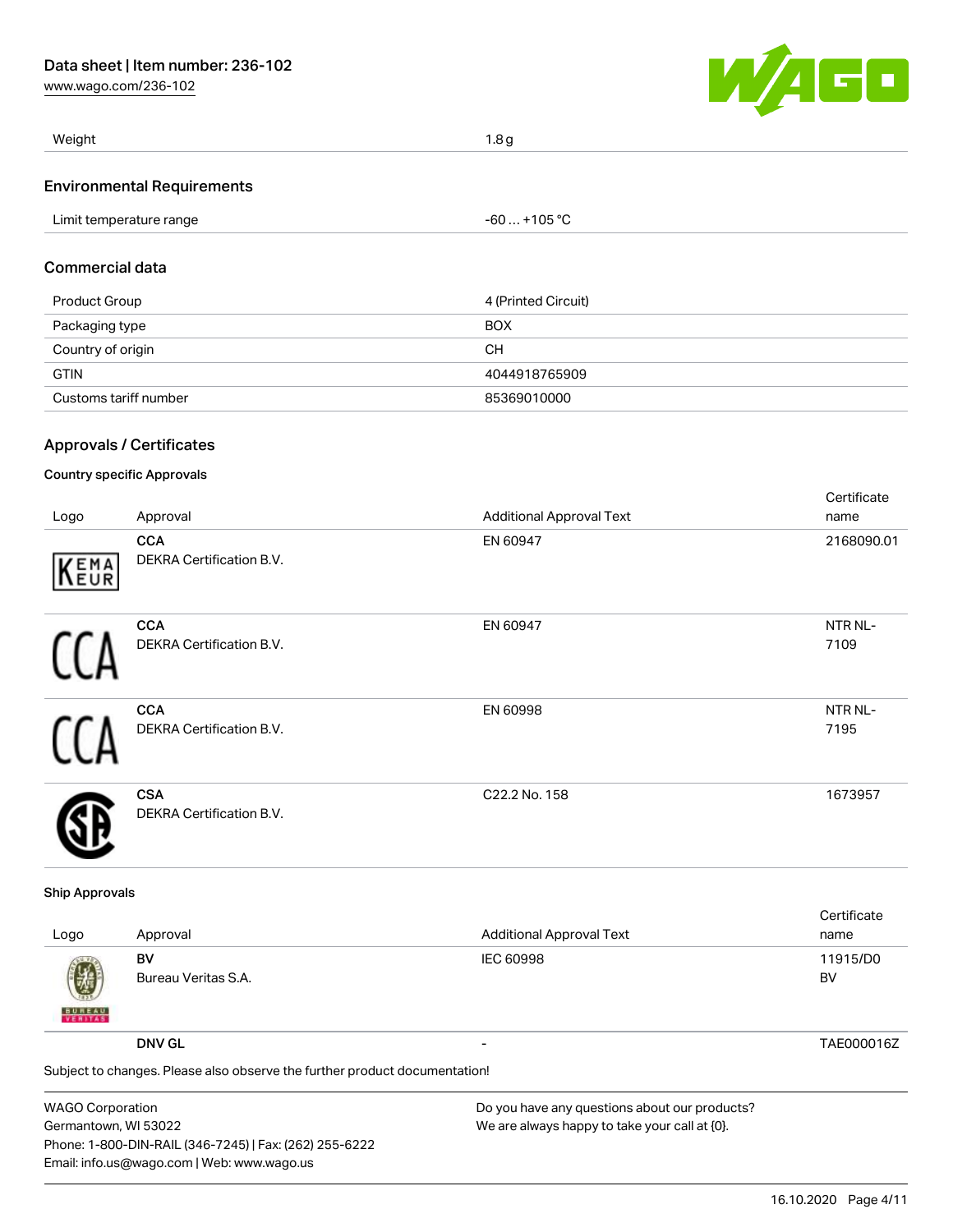

Det Norske Veritas, Germanischer Lloyd

#### UL-Approvals

|      |                                |                                 | Certificate |
|------|--------------------------------|---------------------------------|-------------|
| Logo | Approval                       | <b>Additional Approval Text</b> | name        |
|      | UR                             | <b>UL 1059</b>                  | 20180629-   |
| J    | Underwriters Laboratories Inc. |                                 | E45172      |

## Counterpart

## Compatible products

#### ferrule

|                                                                            | Item no.: 216-101<br>Ferrule; Sleeve for 0.5 mm <sup>2</sup> / AWG 22; uninsulated; electro-tin plated; silver-colored  | www.wago.com/216-101 |  |
|----------------------------------------------------------------------------|-------------------------------------------------------------------------------------------------------------------------|----------------------|--|
|                                                                            | Item no.: 216-102<br>Ferrule; Sleeve for 0.75 mm <sup>2</sup> / AWG 20; uninsulated; electro-tin plated; silver-colored | www.wago.com/216-102 |  |
|                                                                            | Item no.: 216-103<br>Ferrule; Sleeve for 1 mm <sup>2</sup> / AWG 18; uninsulated; electro-tin plated                    | www.wago.com/216-103 |  |
|                                                                            | Item no.: 216-104<br>Ferrule; Sleeve for 1.5 mm <sup>2</sup> / AWG 16; uninsulated; electro-tin plated; silver-colored  | www.wago.com/216-104 |  |
|                                                                            | Item no.: 216-121<br>Ferrule; Sleeve for 0.5 mm <sup>2</sup> / AWG 22; uninsulated; electro-tin plated; silver-colored  | www.wago.com/216-121 |  |
|                                                                            | Item no.: 216-122<br>Ferrule; Sleeve for 0.75 mm <sup>2</sup> / AWG 20; uninsulated; electro-tin plated; silver-colored | www.wago.com/216-122 |  |
|                                                                            | Item no.: 216-123<br>Ferrule; Sleeve for 1 mm <sup>2</sup> / AWG 18; uninsulated; electro-tin plated; silver-colored    | www.wago.com/216-123 |  |
|                                                                            | Item no.: 216-124<br>Ferrule; Sleeve for 1.5 mm <sup>2</sup> / AWG 16; uninsulated; electro-tin plated                  | www.wago.com/216-124 |  |
|                                                                            | Item no.: 216-131<br>Ferrule; Sleeve for 0.25 mm <sup>2</sup> / AWG 24; uninsulated; electro-tin plated; silver-colored | www.wago.com/216-131 |  |
| Subject to changes. Please also observe the further product documentation! |                                                                                                                         |                      |  |

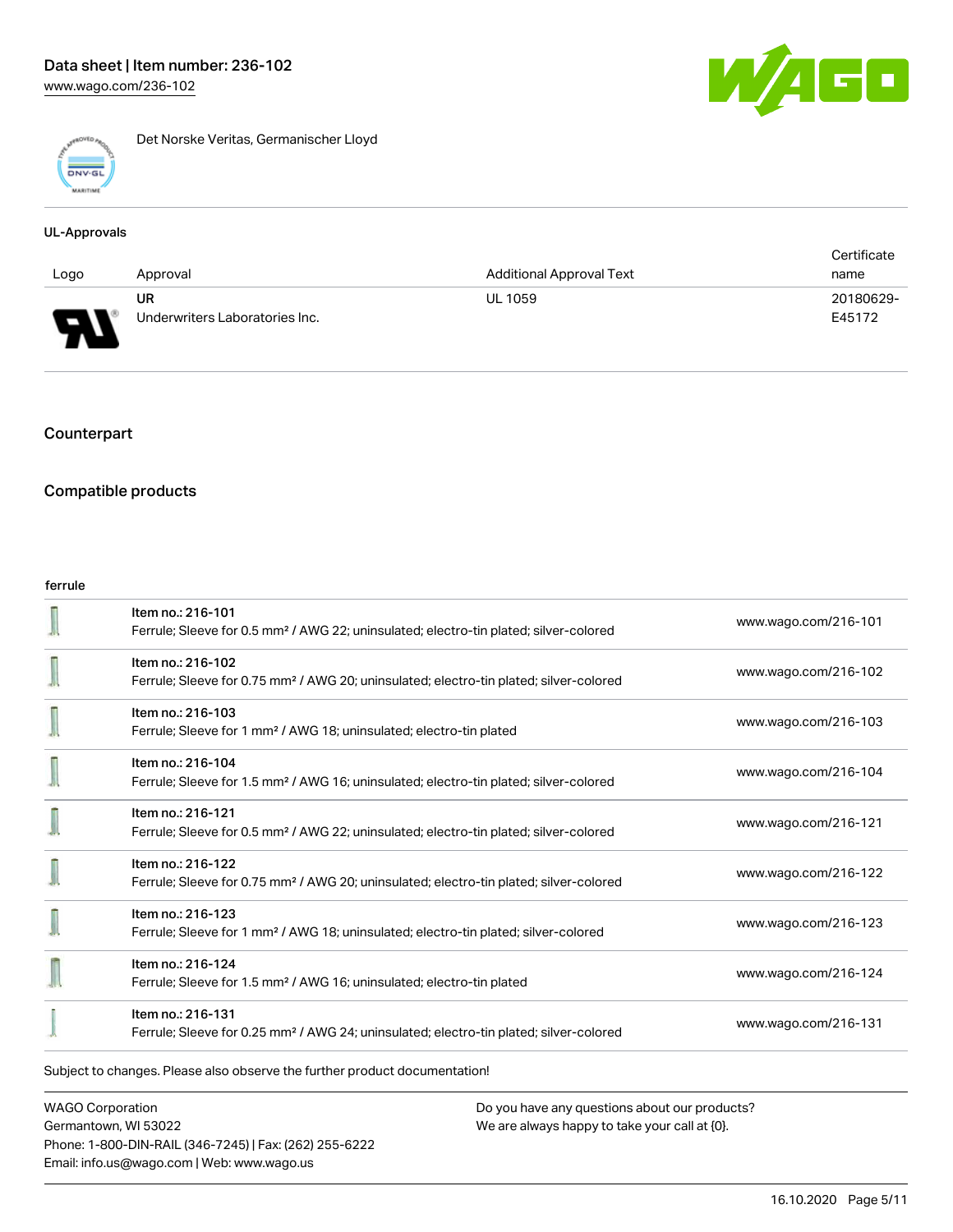[www.wago.com/236-102](http://www.wago.com/236-102)



| Item no.: 216-132<br>Ferrule; Sleeve for 0.34 mm <sup>2</sup> / AWG 24; uninsulated; electro-tin plated                                                                                           | www.wago.com/216-132 |
|---------------------------------------------------------------------------------------------------------------------------------------------------------------------------------------------------|----------------------|
| Item no.: 216-141<br>Ferrule; Sleeve for 0.5 mm <sup>2</sup> / 20 AWG; uninsulated; electro-tin plated; electrolytic copper; gastight<br>crimped; acc. to DIN 46228, Part 1/08.92                 | www.wago.com/216-141 |
| Item no.: 216-142<br>Ferrule; Sleeve for 0.75 mm <sup>2</sup> / 18 AWG; uninsulated; electro-tin plated; electrolytic copper; gastight<br>crimped; acc. to DIN 46228, Part 1/08.92                | www.wago.com/216-142 |
| Item no.: 216-143<br>Ferrule; Sleeve for 1 mm <sup>2</sup> / AWG 18; uninsulated; electro-tin plated; electrolytic copper; gastight<br>crimped; acc. to DIN 46228, Part 1/08.92                   | www.wago.com/216-143 |
| Item no.: 216-144<br>Ferrule; Sleeve for 1.5 mm <sup>2</sup> / AWG 16; uninsulated; electro-tin plated; electrolytic copper; gastight<br>crimped; acc. to DIN 46228, Part 1/08.92; silver-colored | www.wago.com/216-144 |
| Item no.: 216-151<br>Ferrule; Sleeve for 0.25 mm <sup>2</sup> / AWG 24; uninsulated; electro-tin plated                                                                                           | www.wago.com/216-151 |
| Item no.: 216-152<br>Ferrule; Sleeve for 0.34 mm <sup>2</sup> / AWG 24; uninsulated; electro-tin plated                                                                                           | www.wago.com/216-152 |
| Item no.: 216-201<br>Ferrule; Sleeve for 0.5 mm <sup>2</sup> / 20 AWG; insulated; electro-tin plated; white                                                                                       | www.wago.com/216-201 |
| Item no.: 216-202<br>Ferrule; Sleeve for 0.75 mm <sup>2</sup> / 18 AWG; insulated; electro-tin plated; gray                                                                                       | www.wago.com/216-202 |
| Item no.: 216-203<br>Ferrule; Sleeve for 1 mm <sup>2</sup> / AWG 18; insulated; electro-tin plated; red                                                                                           | www.wago.com/216-203 |
| Item no.: 216-204<br>Ferrule; Sleeve for 1.5 mm <sup>2</sup> / AWG 16; insulated; electro-tin plated; black                                                                                       | www.wago.com/216-204 |
| Item no.: 216-221<br>Ferrule; Sleeve for 0.5 mm <sup>2</sup> / 20 AWG; insulated; electro-tin plated; white                                                                                       | www.wago.com/216-221 |
| Item no.: 216-222<br>Ferrule; Sleeve for 0.75 mm <sup>2</sup> / 18 AWG; insulated; electro-tin plated; gray                                                                                       | www.wago.com/216-222 |
| Item no.: 216-223<br>Ferrule; Sleeve for 1 mm <sup>2</sup> / AWG 18; insulated; electro-tin plated; red                                                                                           | www.wago.com/216-223 |
| Item no.: 216-224<br>Ferrule; Sleeve for 1.5 mm <sup>2</sup> / AWG 16; insulated; electro-tin plated; black                                                                                       | www.wago.com/216-224 |
| Item no.: 216-241<br>Ferrule; Sleeve for 0.5 mm <sup>2</sup> / 20 AWG; insulated; electro-tin plated; electrolytic copper; gastight<br>crimped; acc. to DIN 46228, Part 4/09.90; white            | www.wago.com/216-241 |
| Item no.: 216-242<br>Ferrule; Sleeve for 0.75 mm <sup>2</sup> / 18 AWG; insulated; electro-tin plated; electrolytic copper; gastight<br>crimped; acc. to DIN 46228, Part 4/09.90; gray            | www.wago.com/216-242 |
| Item no.: 216-243                                                                                                                                                                                 |                      |

Subject to changes. Please also observe the further product documentation!

WAGO Corporation Germantown, WI 53022 Phone: 1-800-DIN-RAIL (346-7245) | Fax: (262) 255-6222 Email: info.us@wago.com | Web: www.wago.us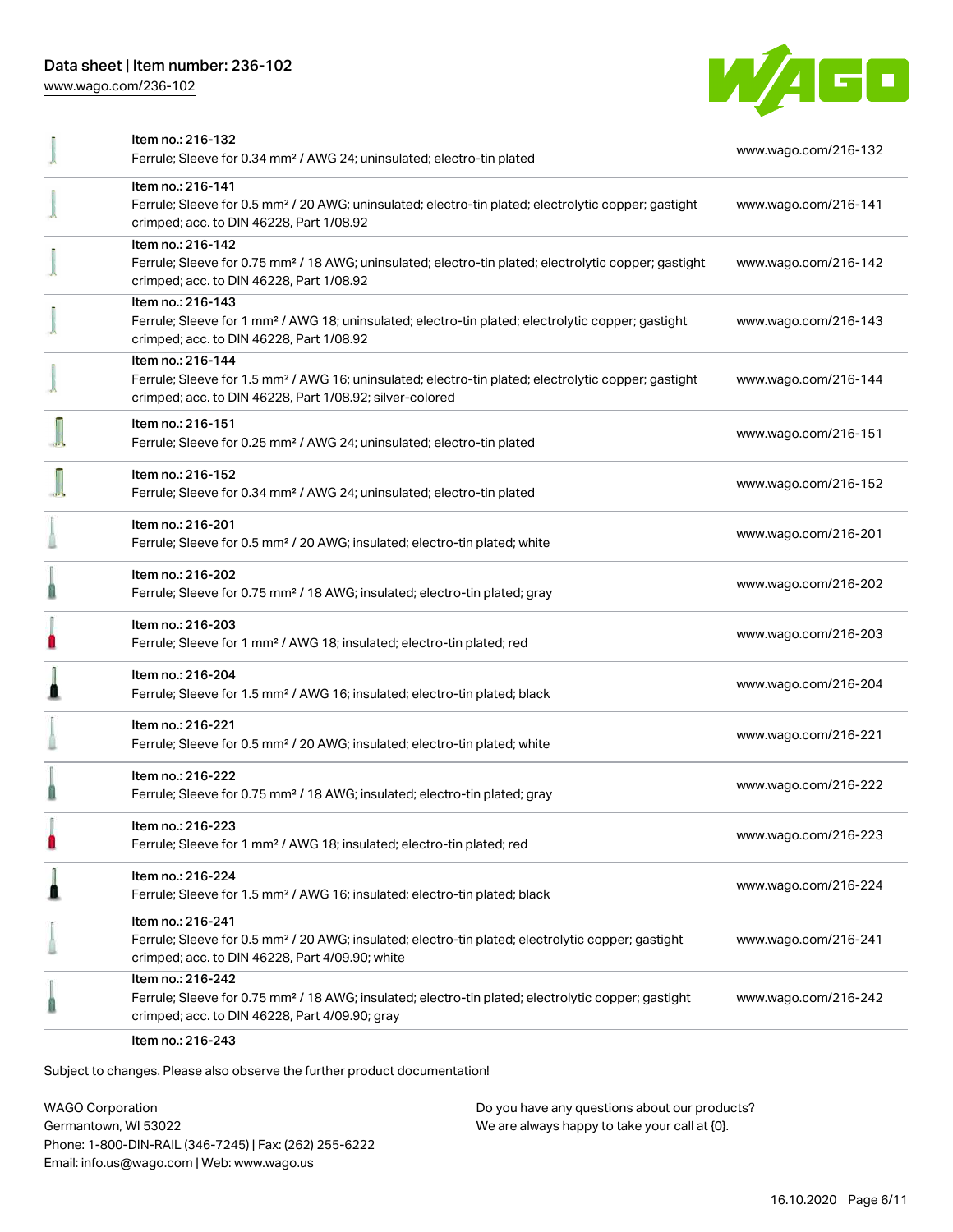

|                     | Ferrule; Sleeve for 1 mm <sup>2</sup> / AWG 18; insulated; electro-tin plated; electrolytic copper; gastight crimped; www.wago.com/216-243<br>acc. to DIN 46228, Part 4/09.90; red                      |                                  |
|---------------------|---------------------------------------------------------------------------------------------------------------------------------------------------------------------------------------------------------|----------------------------------|
|                     | Item no.: 216-244<br>Ferrule; Sleeve for 1.5 mm <sup>2</sup> / AWG 16; insulated; electro-tin plated; electrolytic copper; gastight<br>crimped; acc. to DIN 46228, Part 4/09.90; black                  | www.wago.com/216-244             |
|                     | Item no.: 216-262<br>Ferrule; Sleeve for 0.75 mm <sup>2</sup> / 18 AWG; insulated; electro-tin plated; electrolytic copper; gastight<br>crimped; acc. to DIN 46228, Part 4/09.90; gray                  | www.wago.com/216-262             |
|                     | Item no.: 216-263<br>Ferrule; Sleeve for 1 mm <sup>2</sup> / AWG 18; insulated; electro-tin plated; electrolytic copper; gastight crimped; www.wago.com/216-263<br>acc. to DIN 46228, Part 4/09.90; red |                                  |
|                     | Item no.: 216-264<br>Ferrule; Sleeve for 1.5 mm <sup>2</sup> / AWG 16; insulated; electro-tin plated; electrolytic copper; gastight<br>crimped; acc. to DIN 46228, Part 4/09.90; black                  | www.wago.com/216-264             |
|                     | Item no.: 216-284<br>Ferrule; Sleeve for 1.5 mm <sup>2</sup> / AWG 16; insulated; electro-tin plated; electrolytic copper; gastight<br>crimped; acc. to DIN 46228, Part 4/09.90; black                  | www.wago.com/216-284             |
|                     | Item no.: 216-301<br>Ferrule; Sleeve for 0.25 mm <sup>2</sup> / AWG 24; insulated; electro-tin plated; yellow                                                                                           | www.wago.com/216-301             |
|                     | Item no.: 216-302<br>Ferrule; Sleeve for 0.34 mm <sup>2</sup> / 22 AWG; insulated; electro-tin plated; green                                                                                            | www.wago.com/216-302             |
|                     | Item no.: 216-321<br>Ferrule; Sleeve for 0.25 mm <sup>2</sup> / AWG 24; insulated; electro-tin plated; yellow                                                                                           | www.wago.com/216-321             |
|                     | Item no.: 216-322<br>Ferrule; Sleeve for 0.34 mm <sup>2</sup> / 22 AWG; insulated; electro-tin plated; green                                                                                            | www.wago.com/216-322             |
| check               |                                                                                                                                                                                                         |                                  |
|                     | Item no.: 231-127<br>Testing plug module with contact stud; for 236 Series; Pin spacing 5 mm / 0.197 in; 2,50 mm <sup>2</sup> ; gray                                                                    | www.wago.com/231-127             |
|                     | Item no.: 231-128<br>Testing plug module with contact stud; Pin spacing 5.08 mm / 0.2 in; 2,50 mm <sup>2</sup> ; orange                                                                                 | www.wago.com/231-128             |
| Marking accessories |                                                                                                                                                                                                         |                                  |
|                     | Item no.: 210-332/500-202<br>Marking strips; as a DIN A4 sheet; MARKED; 1-16 (160x); Height of marker strip: 3 mm; Strip length 182<br>mm; Horizontal marking; Self-adhesive; white                     | www.wago.com/210-332<br>/500-202 |
|                     | Item no.: 210-332/500-204<br>Marking strips; as a DIN A4 sheet; MARKED; 17-32 (160x); Height of marker strip: 3 mm; Strip length<br>182 mm; Horizontal marking; Self-adhesive; white                    | www.wago.com/210-332<br>/500-204 |
|                     | Item no.: 210-332/500-205<br>Marking strips; as a DIN A4 sheet; MARKED; 1-32 (80x); Height of marker strip: 3 mm; Strip length 182<br>mm; Horizontal marking; Self-adhesive; white                      | www.wago.com/210-332<br>/500-205 |
|                     |                                                                                                                                                                                                         |                                  |

Subject to changes. Please also observe the further product documentation!

WAGO Corporation Germantown, WI 53022 Phone: 1-800-DIN-RAIL (346-7245) | Fax: (262) 255-6222 Email: info.us@wago.com | Web: www.wago.us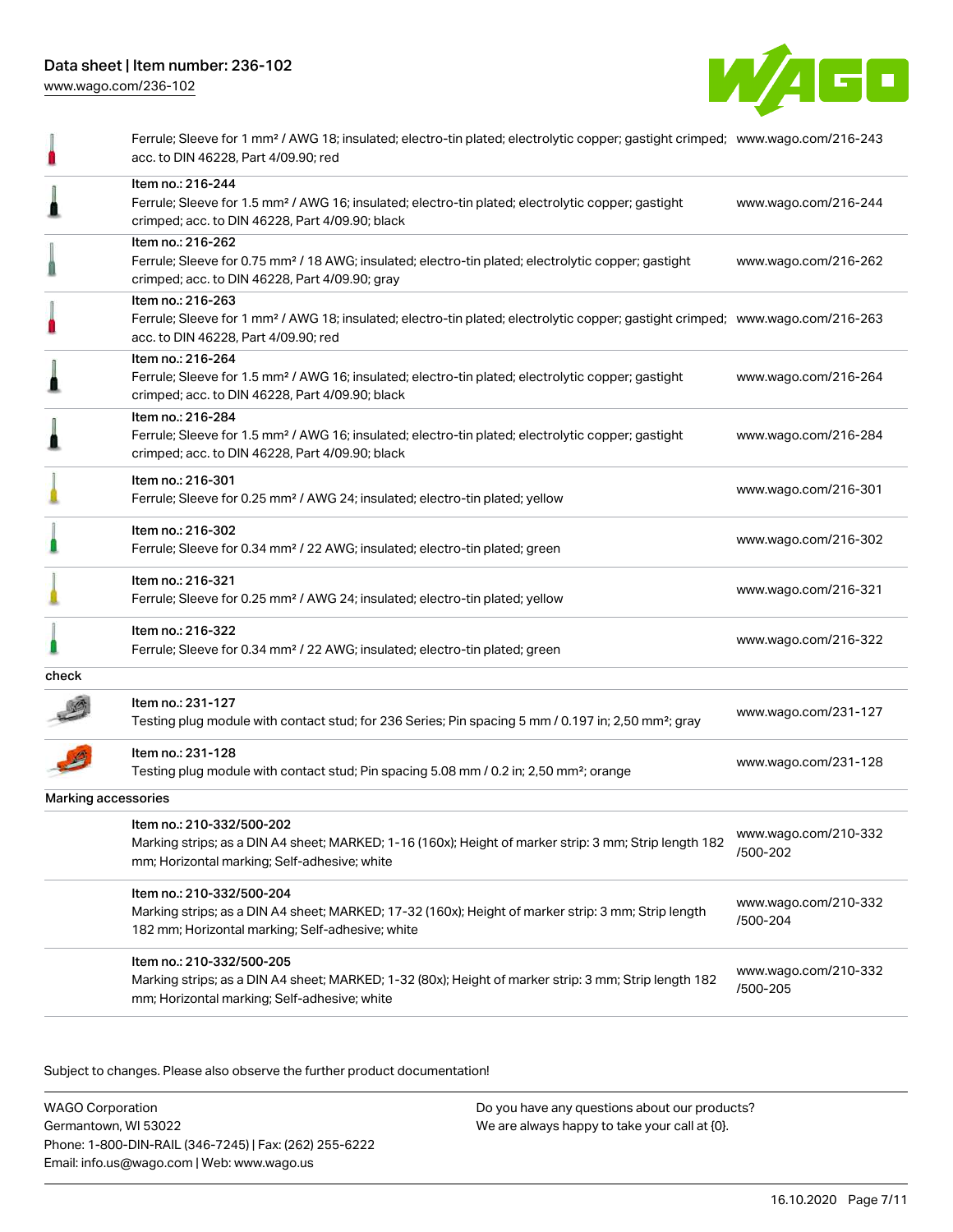Item no.: 210-332/500-206



|       | Marking strips; as a DIN A4 sheet; MARKED; 33-48 (160x); Height of marker strip: 3 mm; Strip length<br>182 mm; Horizontal marking; Self-adhesive; white                              | www.wago.com/210-332<br>/500-206 |
|-------|--------------------------------------------------------------------------------------------------------------------------------------------------------------------------------------|----------------------------------|
|       | Item no.: 210-332/508-202<br>Marking strips; as a DIN A4 sheet; MARKED; 1-16 (160x); Height of marker strip: 3 mm; Strip length 182<br>mm; Horizontal marking; Self-adhesive; white  | www.wago.com/210-332<br>/508-202 |
|       | Item no.: 210-332/508-204<br>Marking strips; as a DIN A4 sheet; MARKED; 17-32 (160x); Height of marker strip: 3 mm; Strip length<br>182 mm; Horizontal marking; Self-adhesive; white | www.wago.com/210-332<br>/508-204 |
|       | Item no.: 210-332/508-205<br>Marking strips; as a DIN A4 sheet; MARKED; 1-32 (80x); Height of marker strip: 3 mm; Strip length 182<br>mm; Horizontal marking; Self-adhesive; white   | www.wago.com/210-332<br>/508-205 |
|       | Item no.: 210-332/508-206<br>Marking strips; as a DIN A4 sheet; MARKED; 33-48 (160x); Height of marker strip: 3 mm; Strip length<br>182 mm; Horizontal marking; Self-adhesive; white | www.wago.com/210-332<br>/508-206 |
| tools |                                                                                                                                                                                      |                                  |
|       | Item no.: 210-657<br>Operating tool; Blade: 3.5 x 0.5 mm; with a partially insulated shaft; short; multicoloured                                                                     | www.wago.com/210-657             |
|       | Item no.: 210-658<br>Operating tool; Blade: 3.5 x 0.5 mm; with a partially insulated shaft; angled; short; multicoloured                                                             | www.wago.com/210-658             |
|       | Item no.: 210-720<br>Operating tool; Blade: 3.5 x 0.5 mm; with a partially insulated shaft; multicoloured                                                                            | www.wago.com/210-720             |
|       | Item no.: 236-332<br>Operating tool; natural                                                                                                                                         | www.wago.com/236-332             |
|       | Item no.: 236-335<br>Operating tool; gray                                                                                                                                            | www.wago.com/236-335             |

## Downloads **Documentation**

## Additional Information Technical explanations and the set of the set of the set of the set of the set of the set of the set of the set of the set of the set of the set of the set of the set of the set of the set of the set of the set of the set 3.6 MB [Download](https://www.wago.com/us/d/1435602) CAD files CAD data 2D/3D Models 236-102 URL [Download](https://www.wago.com/us/d/3D_URLS_236-102)

Subject to changes. Please also observe the further product documentation!

WAGO Corporation Germantown, WI 53022 Phone: 1-800-DIN-RAIL (346-7245) | Fax: (262) 255-6222 Email: info.us@wago.com | Web: www.wago.us Do you have any questions about our products? We are always happy to take your call at {0}.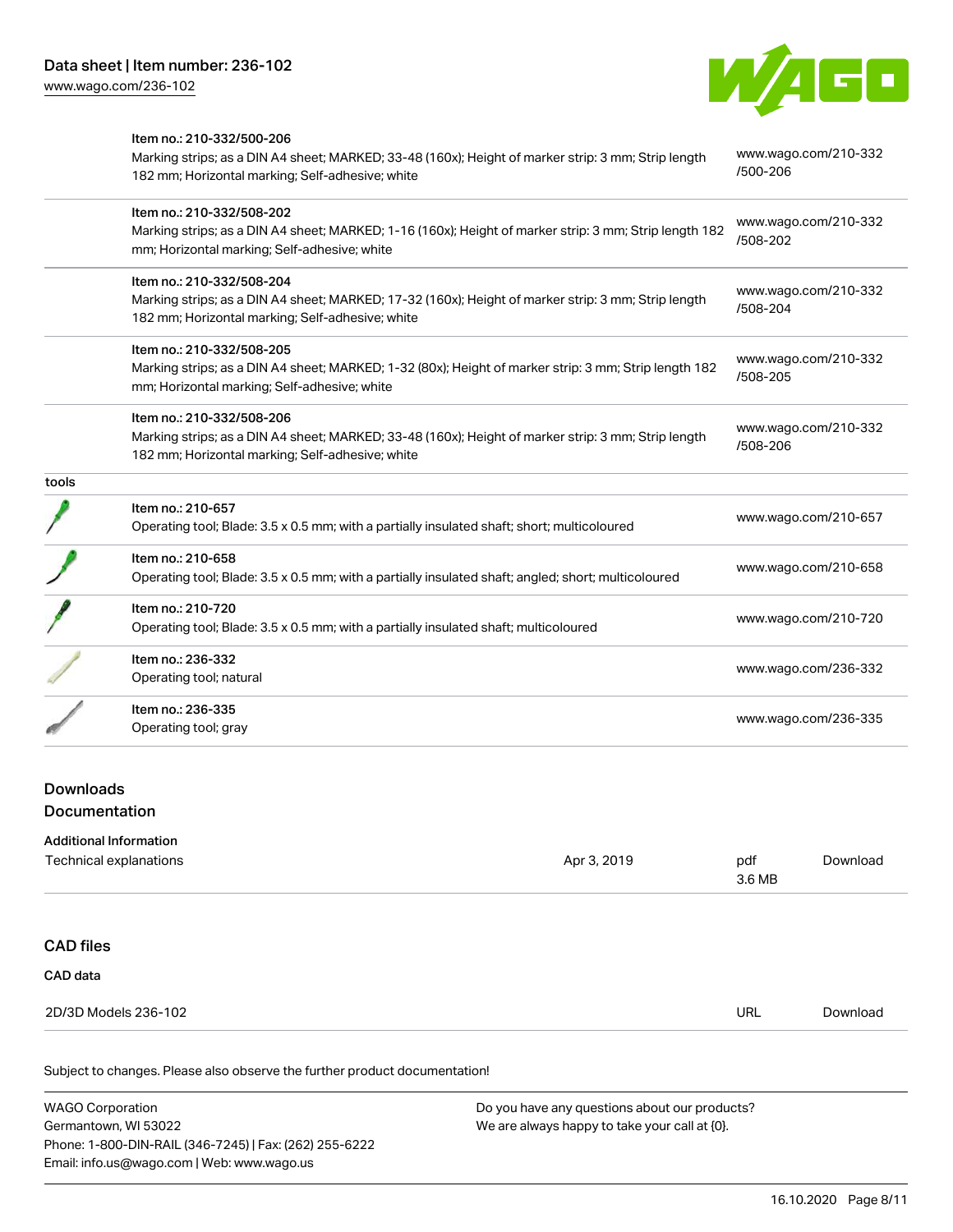

#### CAE data

| EPLAN Data Portal 236-102<br>ZUKEN Portal 236-102 |                                                                                                                                                                        | <b>URL</b> | Download |
|---------------------------------------------------|------------------------------------------------------------------------------------------------------------------------------------------------------------------------|------------|----------|
|                                                   |                                                                                                                                                                        | <b>URL</b> | Download |
| PCB Design                                        |                                                                                                                                                                        |            |          |
|                                                   | Symbol and Footprint 236-102                                                                                                                                           | <b>URL</b> | Download |
|                                                   | CAx data for your PCB design, consisting of "schematic symbols and PCB footprints",<br>allow easy integration of the WAGO component into your development environment. |            |          |
|                                                   | Supported formats:                                                                                                                                                     |            |          |
| ш                                                 | Accel EDA 14 & 15                                                                                                                                                      |            |          |
|                                                   | Altium 6 to current version                                                                                                                                            |            |          |
| ш                                                 | Cadence Allegro                                                                                                                                                        |            |          |
| ш                                                 | DesignSpark                                                                                                                                                            |            |          |
|                                                   | Eagle Libraries                                                                                                                                                        |            |          |
| ш                                                 | KiCad                                                                                                                                                                  |            |          |
| ш                                                 | Mentor Graphics BoardStation                                                                                                                                           |            |          |
| $\blacksquare$                                    | Mentor Graphics Design Architect                                                                                                                                       |            |          |
| Ш                                                 | Mentor Graphics Design Expedition 99 and 2000                                                                                                                          |            |          |
| Ш                                                 | OrCAD 9.X PCB and Capture                                                                                                                                              |            |          |
| Ш                                                 | PADS PowerPCB 3, 3.5, 4.X, and 5.X                                                                                                                                     |            |          |
| ш                                                 | PADS PowerPCB and PowerLogic 3.0                                                                                                                                       |            |          |
| ш                                                 | PCAD 2000, 2001, 2002, 2004, and 2006                                                                                                                                  |            |          |
| ш                                                 | Pulsonix 8.5 or newer                                                                                                                                                  |            |          |
| Ш                                                 | <b>STL</b>                                                                                                                                                             |            |          |
| Ш                                                 | 3D STEP                                                                                                                                                                |            |          |
| Ш                                                 | TARGET 3001!                                                                                                                                                           |            |          |
| Ш                                                 | View Logic ViewDraw                                                                                                                                                    |            |          |
| ш                                                 | Quadcept                                                                                                                                                               |            |          |
| Ш                                                 | Zuken CadStar 3 and 4                                                                                                                                                  |            |          |
| ш                                                 | Zuken CR-5000 and CR-8000                                                                                                                                              |            |          |
|                                                   | PCB Component Libraries (EDA), PCB CAD Library Ultra Librarian                                                                                                         |            |          |

#### Installation Notes

Subject to changes. Please also observe the further product documentation!

WAGO Corporation Germantown, WI 53022 Phone: 1-800-DIN-RAIL (346-7245) | Fax: (262) 255-6222 Email: info.us@wago.com | Web: www.wago.us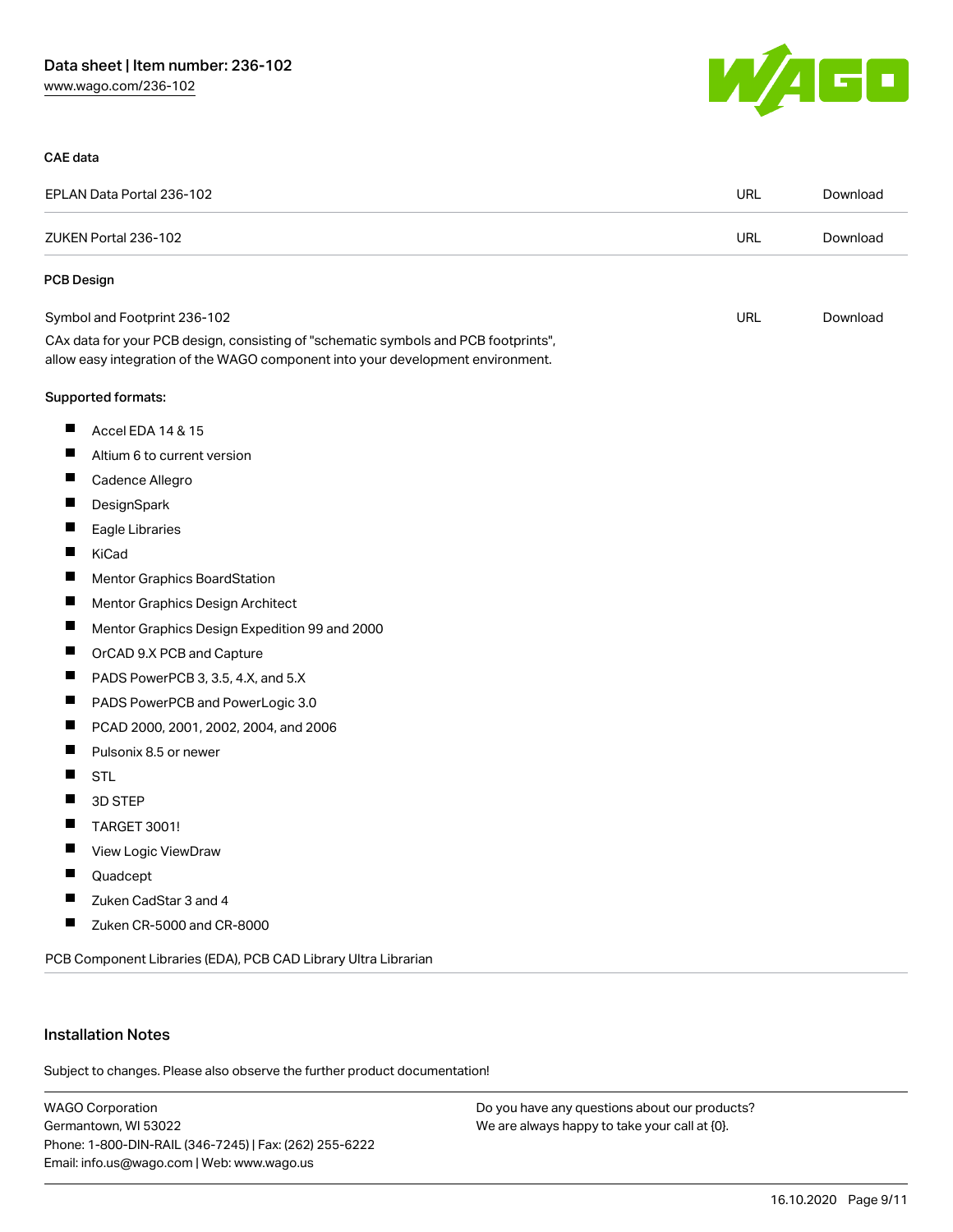[www.wago.com/236-102](http://www.wago.com/236-102)



#### Conductor termination



Inserting a conductor via 3.5 mm screwdriver.



screwdriver.



Inserting a conductor via 3.5 mm Inserting a conductor via operating tool.

Screwdriver actuation parallel to conductor entry.

Screwdriver actuation perpendicular to conductor entry.



Compared to standard screwdrivers, these operating tools are far more convenient for wiring PCB terminal strips at factory.

Installation

Subject to changes. Please also observe the further product documentation!

WAGO Corporation Germantown, WI 53022 Phone: 1-800-DIN-RAIL (346-7245) | Fax: (262) 255-6222 Email: info.us@wago.com | Web: www.wago.us